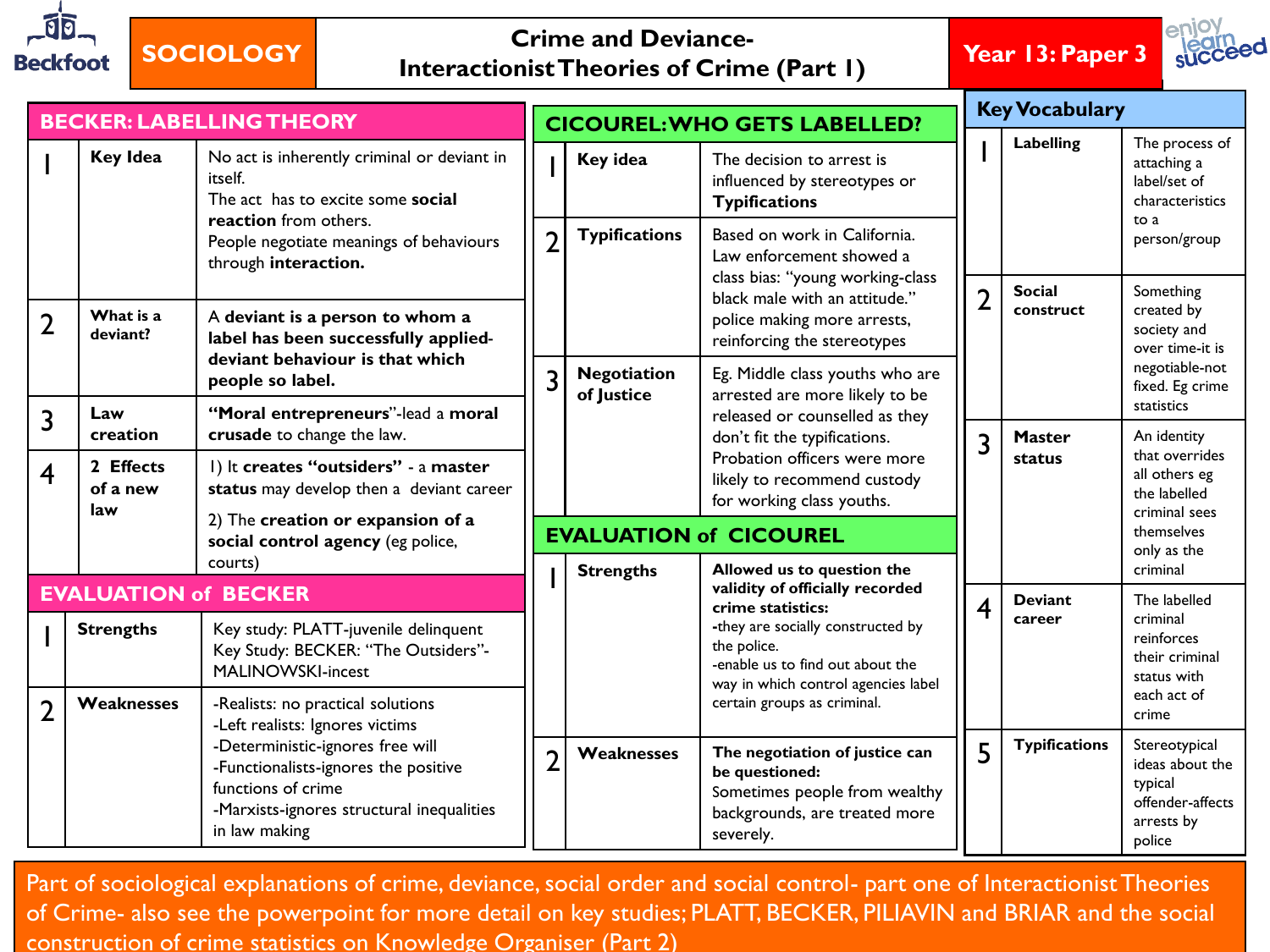

## **SOCIOLOGY Crime and Deviance-Interactionist Theories of Crime (Part 2) Year 13: Paper 3**



| <b>LEMERT: THE EFFECTS OF LABELLING</b> |                                                                                                                                                                                                                                                                                                                                                                     |                                                                                                                                            | <b>EVALUATION of LEMERT</b>                                            |                                                                                                                                                                | <b>Key Vocabulary</b>                                                                                                                                                                                       |                          |                                                                                                                   |                                                                         |
|-----------------------------------------|---------------------------------------------------------------------------------------------------------------------------------------------------------------------------------------------------------------------------------------------------------------------------------------------------------------------------------------------------------------------|--------------------------------------------------------------------------------------------------------------------------------------------|------------------------------------------------------------------------|----------------------------------------------------------------------------------------------------------------------------------------------------------------|-------------------------------------------------------------------------------------------------------------------------------------------------------------------------------------------------------------|--------------------------|-------------------------------------------------------------------------------------------------------------------|-------------------------------------------------------------------------|
|                                         | Key idea                                                                                                                                                                                                                                                                                                                                                            | Suggests that labelling someone may<br>encourage them to be more<br>deviant or criminal.                                                   |                                                                        | <b>Strengths</b>                                                                                                                                               | -Support for Primary and<br>secondary deviance: North<br>American Indian-public-speaking                                                                                                                    |                          | Primary<br>deviance                                                                                               | Deviant<br>behavior we all<br>engage in at<br>various times             |
| $\overline{2}$                          | Primary<br>and<br><b>Secondary</b><br>deviance                                                                                                                                                                                                                                                                                                                      | Primary deviance-Deviant acts that<br>are widespread and common.<br>They have little bearing on an<br>individual's status or self-concept. |                                                                        |                                                                                                                                                                | -Support for deviant career and<br>secondary deviance- YOUNG:<br>The Drugtakers-hippies<br>-Useful for treatment of<br>offenders-reintegrative shaming                                                      | $\overline{2}$           | <b>Secondary</b><br>deviance                                                                                      | When deviant<br>behaviour is<br>labelled /<br>draws<br>attention        |
|                                         |                                                                                                                                                                                                                                                                                                                                                                     | Secondary deviance-the result of<br>societal reaction- labelling.<br>Being caught can lead to stigma,<br>shaming, humiliation and social   | $\overline{2}$                                                         | Weaknesses                                                                                                                                                     | -DOWNES and ROCK- not<br>always inevitable to develop a<br>deviant career                                                                                                                                   | 3                        | <b>Master</b><br><b>status</b>                                                                                    | An identity<br>that overrides<br>all others eg<br>the labelled          |
| $\overline{3}$                          | exclusion.<br>This is the controlling identity which<br><b>Master</b>                                                                                                                                                                                                                                                                                               |                                                                                                                                            | <b>Social Construction of crime statistics</b><br>(*covered in Part I) |                                                                                                                                                                |                                                                                                                                                                                                             |                          |                                                                                                                   | criminal sees<br>themselves                                             |
|                                         | overrides all others.<br><b>Status and</b><br>the Self-<br>The labelled individual then becomes<br><b>Fulfilling</b><br>nothing but the criminal.<br><b>Prophecy</b><br>This can create a crisis for the<br>individual's self-concept or sense of<br>identity.<br>One way to resolve the crisis is to<br>live up to the label ie. The self-<br>fulfilling prophecy. |                                                                                                                                            | <b>Decision Gates</b>                                                  | Suspect stopped by the police<br>Arrested<br>Charged<br>Prosecuted<br>The process by<br>Convicted<br>which an act<br>Sentenced<br>becomes a crime<br>statistic | $\overline{4}$                                                                                                                                                                                              | <b>Deviant</b><br>career | only as the<br>criminal<br>The labelled<br>criminal<br>reinforces<br>their criminal<br>status with<br>each act of |                                                                         |
|                                         |                                                                                                                                                                                                                                                                                                                                                                     |                                                                                                                                            | $\overline{2}$                                                         | <b>Dark Figure</b><br>of Crime                                                                                                                                 | Describes the amount of crime that is<br>hidden- it goes unreported and<br>unrecorded. This can be the result of<br>police discretion--acting on labels- or<br>a negotiation of the definition of<br>crime. |                          |                                                                                                                   | crime                                                                   |
| $\overline{\mathbf{4}}$                 | <b>Deviant</b><br>career                                                                                                                                                                                                                                                                                                                                            | Each deviant action will then further<br>reinforce the identity of criminal- the<br>individual may well join a criminal                    |                                                                        |                                                                                                                                                                |                                                                                                                                                                                                             | 5                        | Self-fulfilling<br>prophecy                                                                                       | When the<br>prediction<br>comes true-<br>people live up<br>to the label |
|                                         |                                                                                                                                                                                                                                                                                                                                                                     | subculture in response to this.                                                                                                            | 3                                                                      | <b>Alternative</b><br>sources of<br>statistics                                                                                                                 | Victim surveys and self report studies<br>are anonymous surveys that are seen<br>to offer more valid data on crime.                                                                                         |                          |                                                                                                                   |                                                                         |

Part of sociological explanations of crime, deviance, social order and social control- part two of Interactionist Theories of Crime-This tackles the effects of labelling and the social construction of statistics from lesson 1- please also see Interactionism Parts (1, 3 and 4)